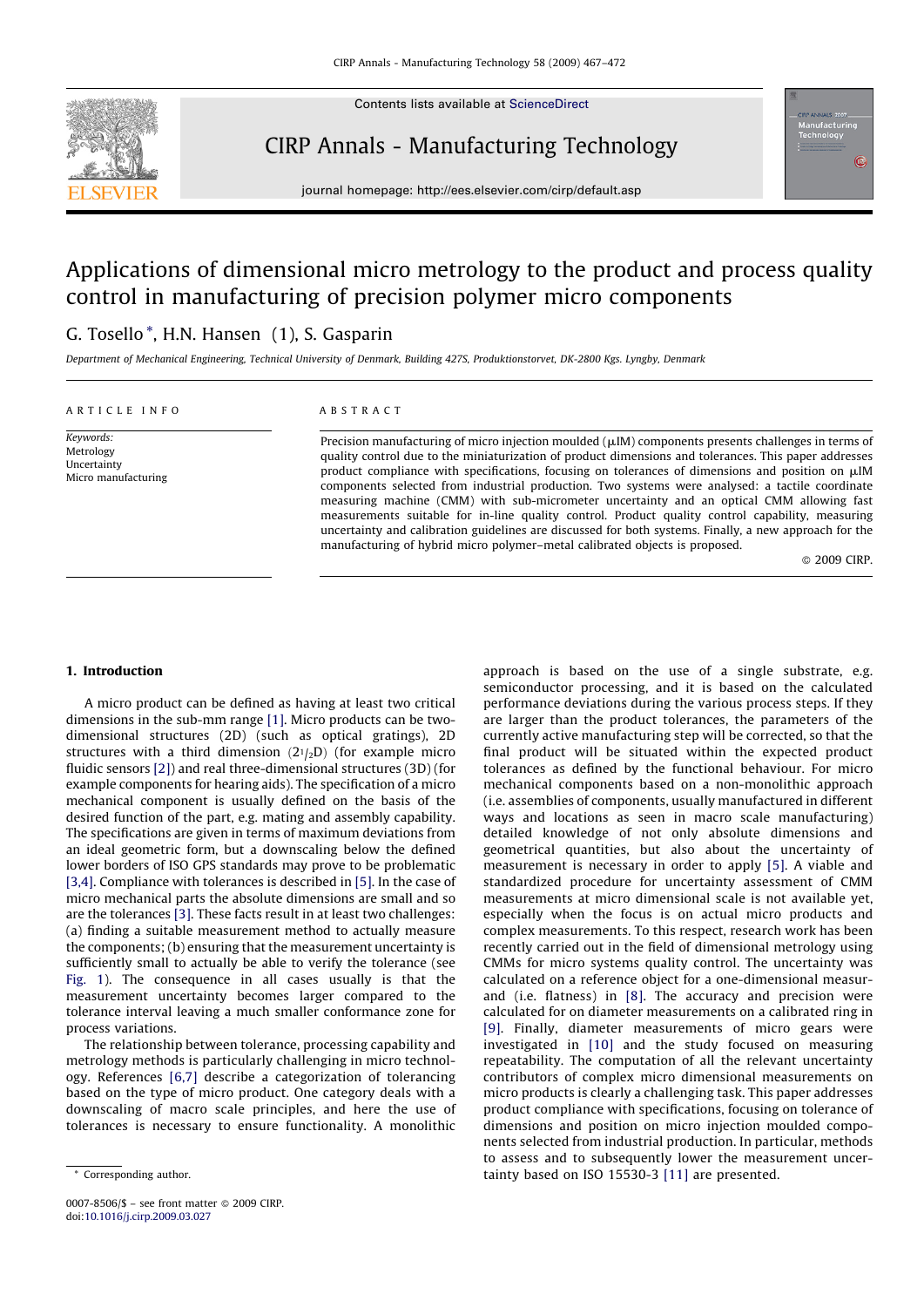<span id="page-1-0"></span>

Fig. 1. Illustration of relationship between tolerance and measurement uncertainty. In this representation the measurement uncertainty was kept constant and the tolerance zone decreased.

#### 2. Case description

Micro injection moulding is a process which enables the mass production of polymer micro components. In addition to the previously mentioned definition of micro products, a further categorization applies to the specific case of polymer micro products. In particular, micro injection moulding  $(\mu I M)$  is referred to the production of parts having [\[12,13\]:](#page--1-0) (a) weight in the range of milligrams as well as overall dimension, functional features, and tolerance requirements that are effectively expressed in terms of micrometers (e.g. micro gears); (b) overall dimensions in the macro range, weight in the order of grams, tolerance requirements that are effectively expressed in terms of micrometers down to nanometres (e.g. lenses [\[14\]\)](#page--1-0) and/or areas with micro features having critical dimensions in the micro- and nanometre range (e.g. digital versatile discs). The selected product for the present investigation is a component for micro mechanical application, i.e. belongs to the 'a' category. Particularly, it is a toggle for a hearing aid application made of liquid crystal polymer (LCP) with a part weight of 35 mg (see Fig. 2). The component is produced in batch sizes of several hundred thousands parts per year using conventional injection moulding equipment having a rather small plasticizing screw (diameter 15 mm) and a mould with micro cavities machined by micro die sinking electrical discharge machining (EDM).

Four different measurands have been selected for the investigation: outer diameter  $(D)$ , inner diameter of the hole in the middle of the part  $(d)$ , concentricity of the two circles  $(C)$ , and the height (H) of the pillar placed at the bottom of the component and visible in Fig. 2. Nominal dimensions and related tolerances are as follows:  $D = 5.400 \pm 0.030$  mm,  $d =$  $1.550 \pm 0.020$  mm, C = 0.020 mm, H = 0.380  $\pm$  0.030 mm. The currently employed quality control involves manual measurements performed on digital dial gauge for height measurements and an optical measuring microscope. Internal audit described in [\[15\]](#page--1-0) highlighted the limitations of the current quality control procedure: inconsistency between technical drawings and metrology software set-up, instrument verification rather than actual instrument calibration for the intended measuring task, poor measuring method standardization due to manual execution. It is calculated that the ratio ( $U/T$ ) between the measuring uncertainty ( $U$ ) and the tolerance (T) to be verified is not suitable for the considered measuring tasks (it varies between 27% and 66%) and therefore is leaving a very limited conformance zone available for tolerance verification (from a maximum of 19  $\mu$ m in case of the inner diameter to a minimum of no conformance zone for the concentricity). On the contrary, it is recommended that the  $U/T$ ratio shall be less than 10% or, at least, lower than 20% [\[16\].](#page--1-0) Moreover, manual measurements are time consuming and have a very low repeatability (which represents 90% of the final measuring uncertainty). The need for automated and more repeatable measuring systems with a lower uncertainty is clear and different solutions are presented in this paper. In particular, in Section [3](#page--1-0) uncertainty assessment of measurements on polymer objects with a high accuracy tactile CMM based on ISO 15530 [\[11\]](#page--1-0) are described. Subsequently, these calibration data are employed in Section [4](#page--1-0) to calculate the uncertainty of optical CMM



Fig. 2. Polymer micro injection moulded component (toggle for hearing aid application).